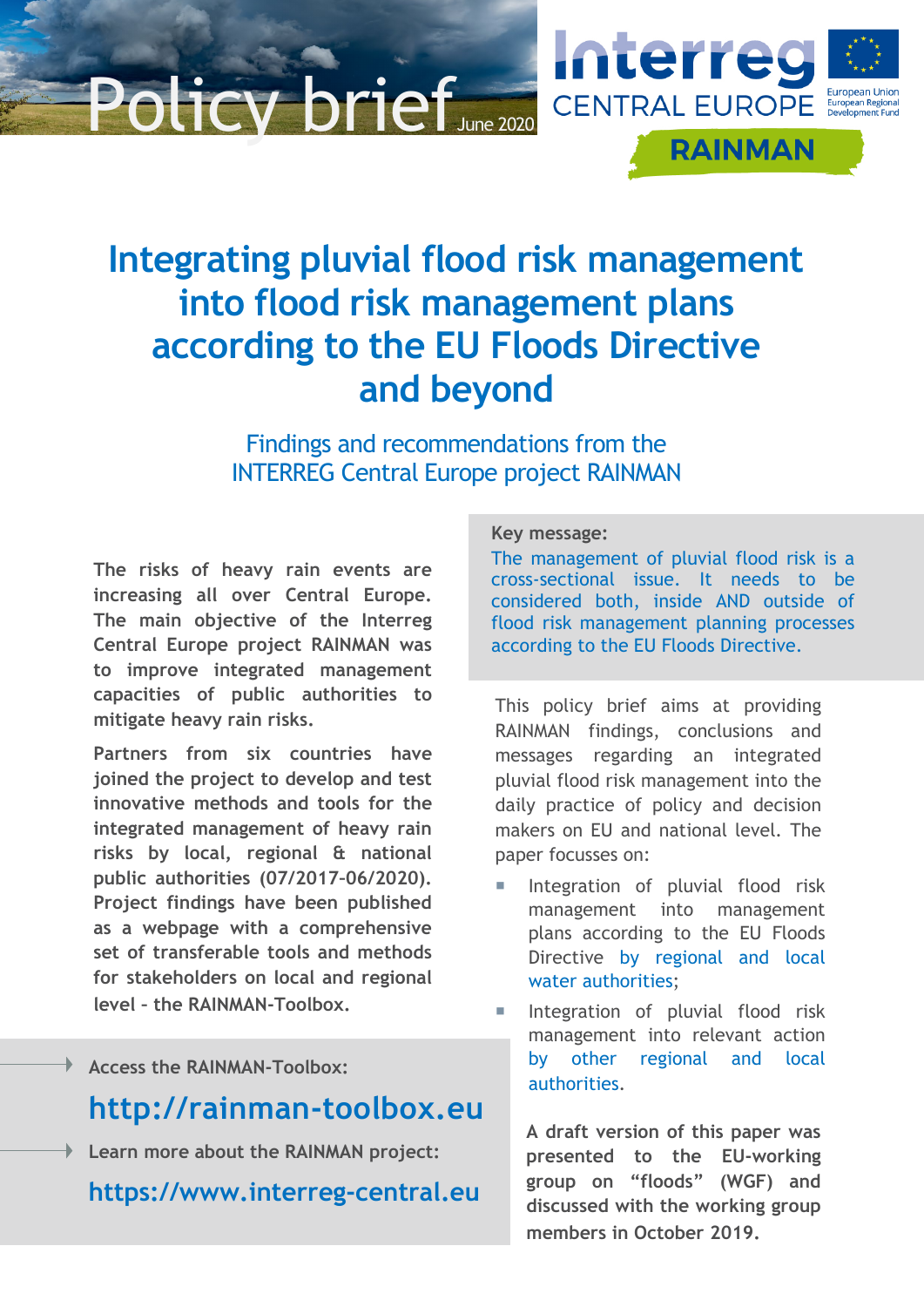# **Definition of flash flood and pluvial flooding**

The WGF has defined the different types of floods. Among others, also definitions for the flood types flash flood and pluvial flood are provided: **FLASH FLOOD**: a flood that rises and falls quite rapidly with little or no advance warning, usually as the result of intense rainfall over a relatively small area (Glossary of the American Meteorological Society, 2000). *Key aspect of the definition is the time scale: sudden hydrological response to the causative event.* **PLUVIAL FLOODING**: direct runoff over land causing local flooding in areas not previously associated with natural or manmade water courses. *Key aspect of the definition is the lack of proper drainage network in the area impacted by the flood.* The RAINMAN project reflected these definitions, explicitly in the pilot action in different Central European countries according to their practicability for a wide range of project characteristics and according to their transferability with the following two main conclusions: 1) For practical and legal aspects more simplified definitions should be considered according the target groups, e.g.: Fluvial flooding: surface water COMING FROM water bodies **Pluvial flooding: surface water GOING TO water bodies.** Different RAINMAN pilot implementations of heavy rain risk management approaches focus on pluvial flooding as well as on flash floods and show that differentiation. 2) Key aspect of pluvial flooding is not only a lack of proper drainage network. In practise, pluvial flooding is very much influenced by a lack of retention of surface water before it enters (urban) areas. The impact of **Communicate more simplified definitions Consider retention & infiltration in addition to Monacelli and Bussettini 2011**

missing natural retention has to be highlighted because of its important impact on the occurrence of pluvial floods. Furthermore, "proper" needs to be defined clearly. RAINMAN recommends to use the WGF definition of flash floods but to

adjust the WGF definition of pluvial flooding according the abovementioned addition of retention and infiltration aspects related with impacts of land use.

**drainage**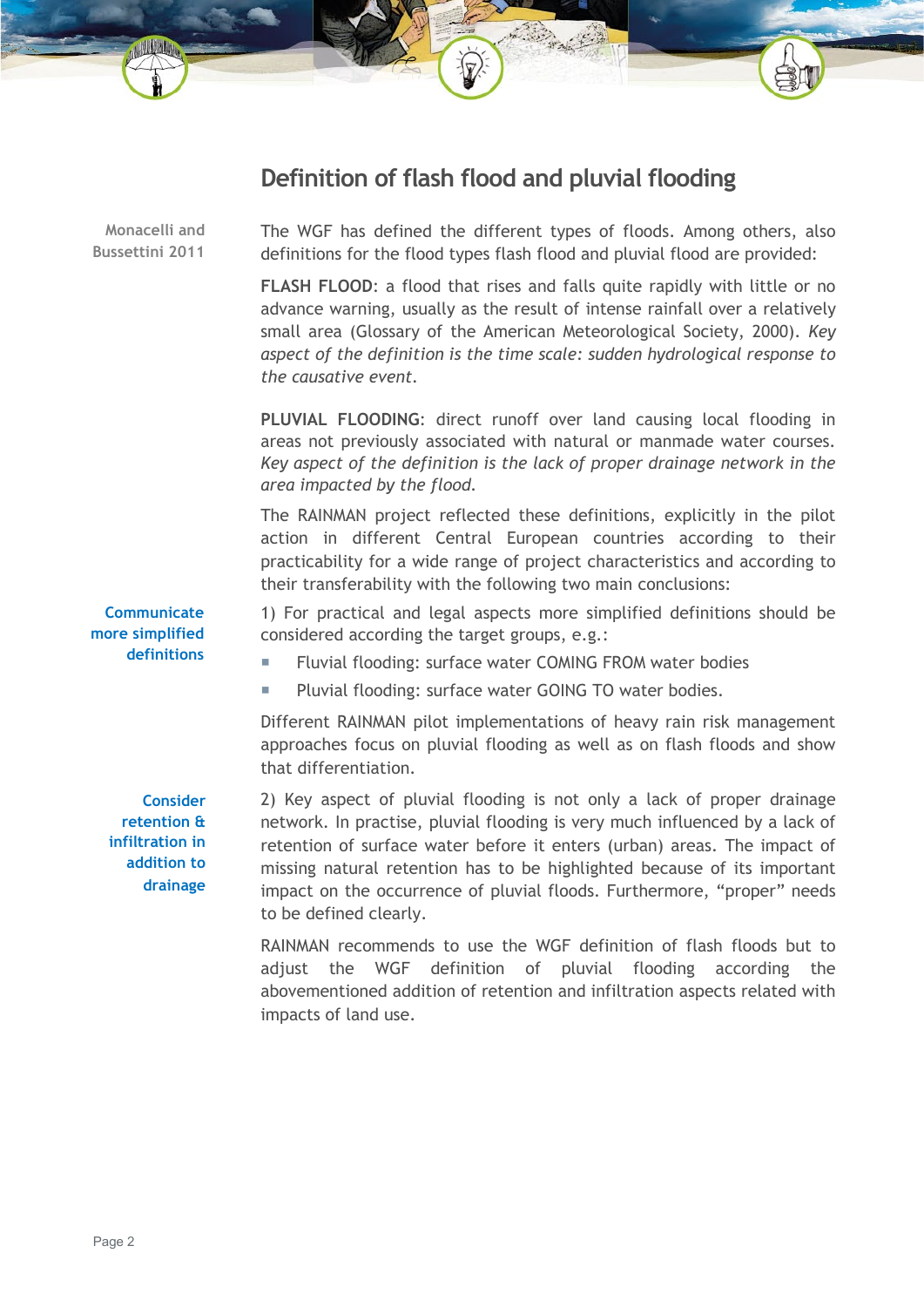# **Pluvial flooding in flood risk management planning**

# **Preliminary Flood Risk Assessment (PFRA) and determination of areas of potentially significant pluvial flood risk (APSFR)**

According to the WGF guidance documents, all types of flooding have to be considered in the whole flood risk management process, if defined as significant by the member states. Areas of potentially significant flood risk (APSFR) are to be determined. According to the EU-FD 2007/60/EC, article 4(2)b, past events are the basis for determination where the relevance is the decisive factor. However, for determination of APSFR for pluvial flooding there are still numerous methodological questions open. In general, there are two basic expert positions:

#### **A) Determination of APSFR for pluvial flooding is impossible.**

Heavy rain events can occur everywhere. To determine reliable APSFR is not possible based on existing data on the scale of PFRA. Thus, APSFR are not defined for pluvial flooding in the PFRA but pluvial floodingrelated flood risk management should cover all vulnerable areas.

#### **B) Determination of APSFR for pluvial flooding is possible.**

APSFR can be determined on the scale of PFRA based on the evaluation of high-probability areas for heavy rain events (topographic analysis, rain statistics etc.) in combination with GIS-analysis of the surface and significant vulnerability of land use.

The RAINMAN pilot actions deliver experiences but no uniform positions:

1) The method of using historic pluvial flood events remains controversial: the analysis of past events allows identification of areas with damages due to pluvial flood-events in the past. But statistical analysis cannot proof that the risk for future events is higher if damages occurred in the past in an area or not.

2) Other appropriate methods to assess pluvial flooding risk were tested and might also be used for the determination of APSFR, e.g. empiric knowledge methods, flow pathways/runoff accumulation methods (based GIS-analysis) or hydrodynamic simulation methods. The decision on the most appropriate method depends on many local conditions (see also the RAINMAN Toolbox). The development of methodological standards could be of help for practitioners.

3) Experiences on modelling pluvial flood hazards and risks on different scales and in different areas gained in the RAINMAN pilot actions are documented in the RAINMAN-Toolbox. Those approaches might be used for the identification of APSFR for pluvial flooding in the 3rd flood risk management cycle (if not already applied in the 2nd).

4) If APSFR for pluvial flooding are determined, they should be documented apart of APSFR for fluvial flooding or separately named, because of the different characteristics and the consequences of both types of flooding.

**Heiland et al., 2016**

**Determination of APSFR remains controversial**

**Make use from a variety of existing methodological approaches**

**Visit the RAINMAN-Toolbox for an overview on potential approaches**

**Determine pluvial and fluvial APSFR separately**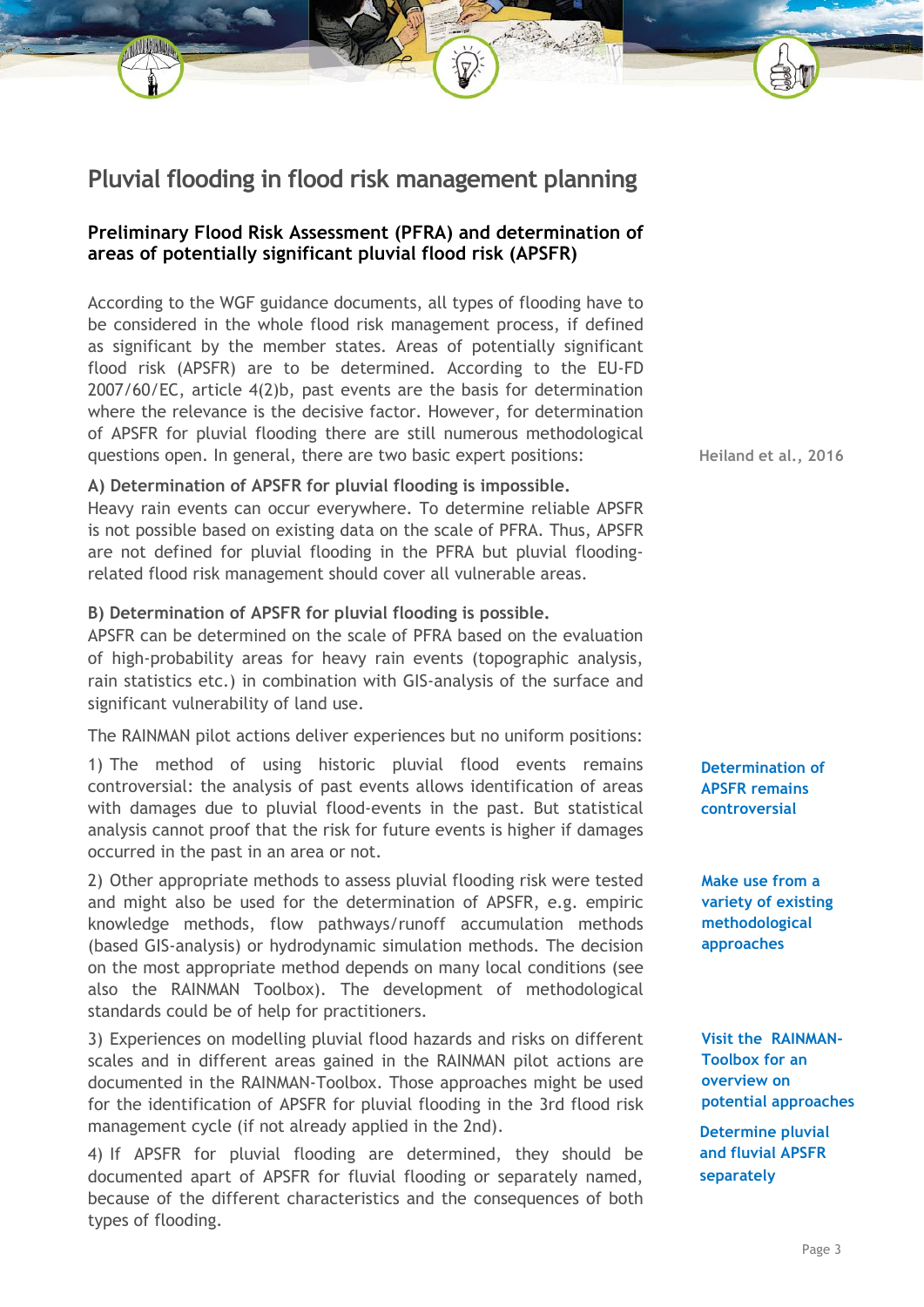## **Pluvial flood hazard and risk mapping**

Among experts, there are also two basic positions on the issue on how to visualise pluvial flooding on flood hazard and risk maps:

**A) Fluvial and pluvial flood hazards and risks should be shown in one integrated map.**

**B) Fluvial and pluvial flood hazards and risks should be shown in separate maps.**

In this context, the mapping activities in RAINMAN pilot action areas deliver experiences that show the importance of the perspective of the different types of map users (non-experts / specialists):

Non-expert users usually call for one simple map. Indeed, fluvial and pluvial flooding hazards and risks can be documented in one integrated map if appropriate scenarios are chosen. The RAINMAN pilot implementations have shown that one integrated map would create a better, clearer message towards the users of the maps, because hazard areas and risks are visible.

However, specialists point out the problem that the characteristic and occurrence of hazards from fluvial and pluvial flooding can differ a lot in terms of uncertainties, scenarios, forecast time, velocity etc. Thus, they call for separate maps as they take the characteristics better into account and allow drawing proper conclusions for action.

While fluvial flooding can be some meters high, pluvial flooding causes mostly much lower water level. Thus, if water levels of fluvial and pluvial flood differ too much, they should be visualised in different maps.

Not only the design & layout of maps but also the working process of pluvial flooding hazard and risk mapping should consider the necessity of approaching stakeholders with a varying depth of knowledge about the peculiarities of pluvial flooding and the question of how to properly assess such events. The project states the following:

1) It is advantageous if potential users are involved in the scenario selection and definition process from the beginning on.

2) Visualisation of the hazard (flooding process, time, filling of areas, blocking of culverts, flow velocity etc.) is decisive to raise risk awareness and to demonstrate risks.

3) Communication of uncertainties and further risks is very important.

4) Visualisation of potential measures and their impact helps to illustrate debates and to foster decision making and planning.

**Address the different types of map users; communicate uncertainties and different rainfall / flood scenarios**

**Use the mapping process for making nonexpert map users familiar with the characteristics of pluvial flooding**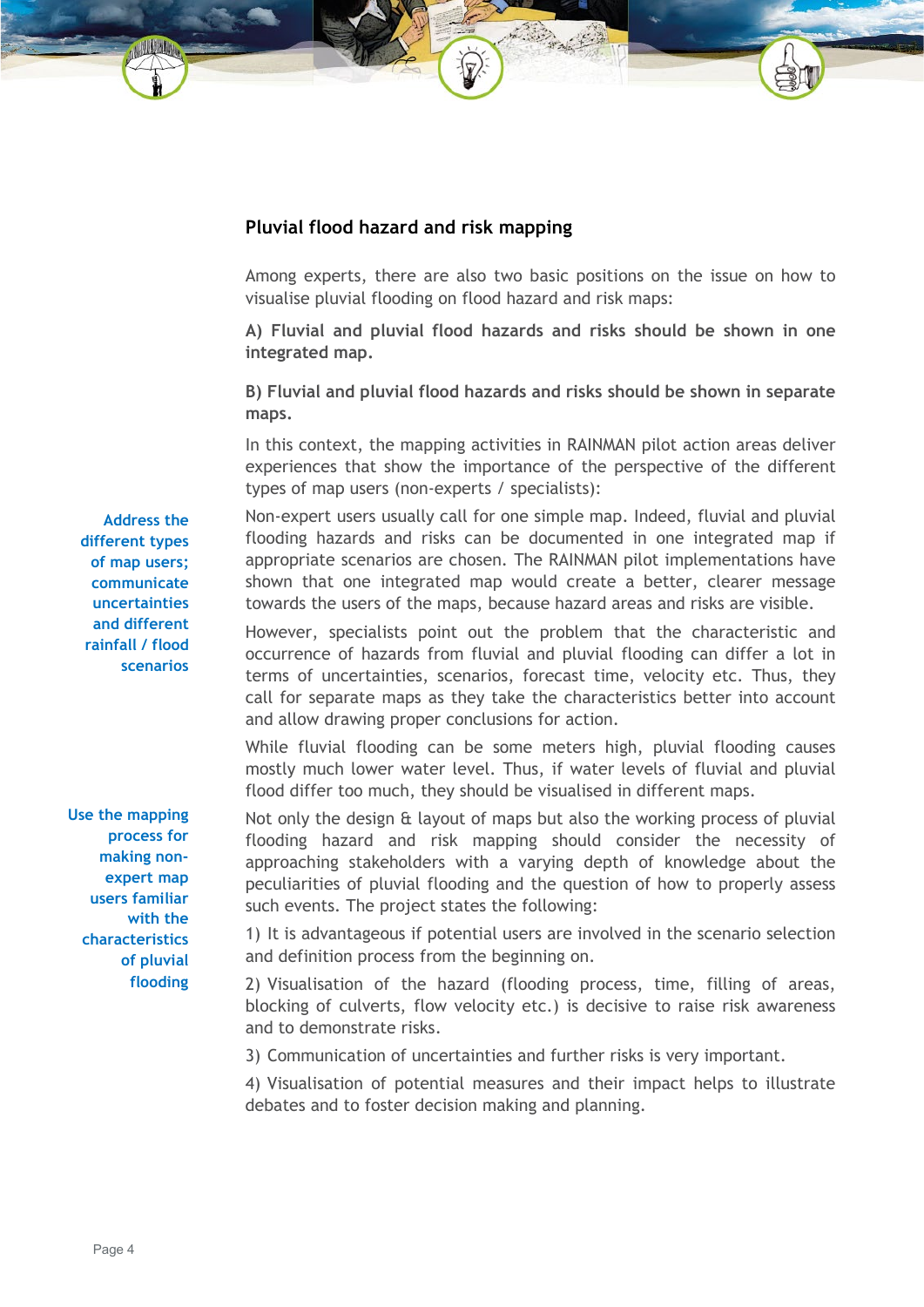# **Flood risk management planning and proposing of risk reduction measures**

According to the EU Floods Directive, flood risk management plans shall propose measures to manage identified risk of (pluvial) flooding.

Since the management of pluvial flood risk requires individual solutions appropriate to an area, potential measures can be best organised by local actors and range on a quite detailed and local level. Nevertheless, pluvial flood risk management contributes to reach the objectives of the Floods Directive (also according annex B) and should be integrated in the periodical monitoring concepts.

Experiences with national and regional funding of local pluvial flood risk management provide examples for the effectiveness of the local approach, when there is support by national or regional funding programs available. Such programmes can be beneficial also in the harmonisation and standard setting processes. They also show that many fields of action need to be tackled and the local actors need to get orientation on the strategies to be followed.

Without making a comprehensive claim, the RAINMAN-Toolbox presents five essential strategies for effective implementation of risk reduction measures:

- "Prevent damages!" invites regional authorities, municipalities and private persons to explore what they can do to prevent damages.
- "Retain rainwater!" introduces different retention concepts and addresses municipalities as well as private persons and farmers.
- "Adapt spatial planning!" invites municipalities to use the risk reduction possibilities of different planning instruments.
- "Improve early warning!" teaches the user on how to interpret, assess and forward warnings
- "Organise emergency response!" Provides step-by-step-guidance on how to adapt emergency response to heavy rain risks.

Furthermore, the RAINMAN-Toolbox offers a catalogue of 100 risk reduction measures whose entries mainly belong to the WGF "prevention" type of measures. The catalogue entries have been compiled through a comprehensive review of exiting catalogues and literature on approaches that have been implemented in Central European countries by many projects and actors. A wide range of very different measures have been identified as being beneficial for the reduction of heavy rain risk and as being applicable under consideration of conditions in an area. A large number of entries are "illustrated" with implementation examples from the RAINMAN pilot action areas and guide the user to further information sources. Furthermore, the measures are related to different "fields of action" and the five relevant strategies to reduce heavy rain risks effectively by precautionary measures.

**Consider measures reducing the risk of pluvial flooding in periodical monitoring concepts**

**Support local action through advice on strategies**

**Spread the knowledge about developed solutions; consider local situation when taking over solutions**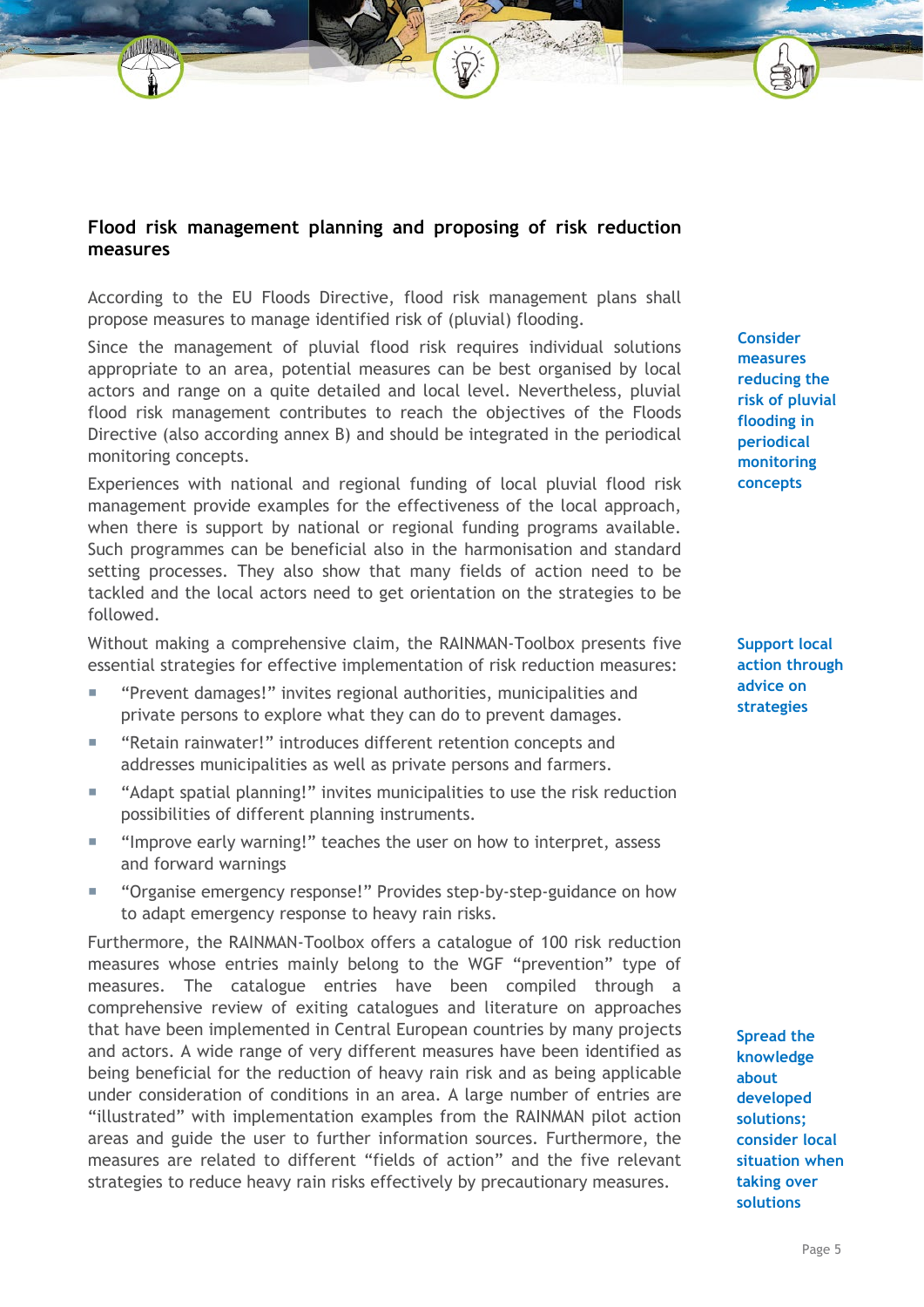# **Further essentials**

**Balvin et al 2018, Broer and Spira 2018**

The RAINMAN project delivered an overview about available methods and implementation solutions as well as about implementation requirements and the state of practice on heavy rain risk management in six Central European countries. In the RAINMAN-Toolbox this knowledge has been made available to experts and to the public, organised in tools as website content, as downloadable studies and as user stories of about 80 downloadable factsheets.

Any information is assigned to one out of three main tasks of each flood risk management planning process:

**Foster systematic action** 1) Get to know the risks – risk assessment and mapping;

2) Communicate the risks – risk awareness and risk communication;

3) Take precautions - determination of risk reduction measures.

However, since the best technical solution always depends on the individual risk situation, no unique recommendation and one-size-fits-all solution was possible – for none of these tasks. Instead, the RAINMAN-Toolbox stresses the need to always consider the specific situation of the location and to approach and integrate the relevant stakeholders into the entire management process.

RAINMAN considers risk communication as a central element for truly integrated risk management approach for pluvial flooding. This requires appropriate skills and priorities of the experts involved as well as their readiness to manage the risk not only through flood risk management planning according to the EU Floods Directive but also through approaching other planning processes.

## **Risk communication with stakeholders and citizens**

Comprehensive survey campaigns in the pilot areas of the RAINMAN project have shown that the general awareness for pluvial flood risk and for rising risks due to impacts of climate change exists in all participating countries. However, regular information and updating of public information regarding risks and risk reduction measures is very important. To encourage and to qualify communities and local authorities to start pluvial flood risk analysis, risk mapping and risk mitigation planning, much more support and assistance is necessary. The RAINMAN toolbox provides support, like

- National / regional guidance, approaches and data (see country-specific information on the tools in the RAINMAN-Toolbox: e.g. the prevention tool informs stepwise from "Know your risks" to "Prevent damages").
- $\blacksquare$  Models and tools for risk assessment and risk reduction (see toolbox).
- National or regional funding instruments to support local actors (e.g. the example of Wroclaw: the subsidy program "Catch the Rain")
- Consulting capacities (decentralised, e.g. by environmental agencies).

**Stimulate risk communication, integration of relevant stakeholders and thinking outside the box**

**Support local authorities in their risk communication activities**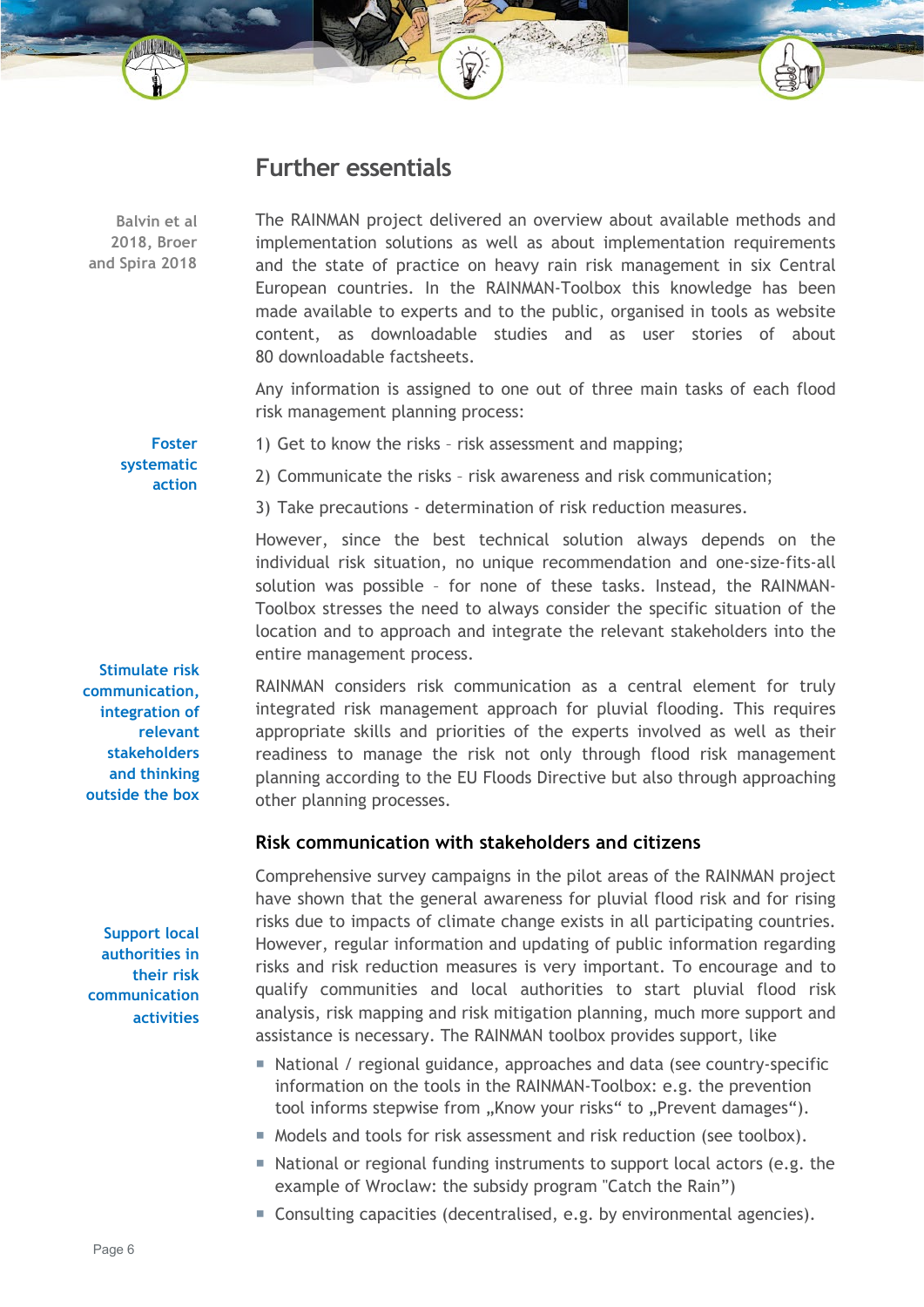Especially smaller communities need support for their risk communication towards stakeholders and potentially affected persons in all phases of flood risk management. According to measures' types "prevention" and (individual) "protection" this should always include both fluvial and pluvial flood risk. A differentiation in the communication is not understandable for the public and many individual precautionary measures are similar.

However, complexity of hydrological processes, cause-effect mechanisms and approaches for risk reduction require explanation, e.g. in order to enhance transparency and comprehensibility of administrative decisions.

## **Coping with pluvial flooding outside the EU Floods Directive**

Many different stakeholders can contribute to retention of water from heavy rain events at the origin, proper drainage, protection of hazard areas from raising risk by human impacts and reduction of risk by proper land use and constructions. Hence, effective risk reduction by precautionary measures can't be tackled only through processes in the framework of EU Floods Directive but calls additionally for adequate use of many different (planning) instruments in different sectors. This requires proper coordination of instruments and applications. Increasing risk due to changing conditions as result of climate change shall be considered.

Not all measures that are risk reducing have their origin solely in flood risk management. The use of synergies is very important and effective. Pluvial flood risk management is also part of comprehensive local climate change adaptation strategies. For politicians, decision makers and the public a sound integrated picture of climate change adaptation (CCA) is very important. Reduction of the risk of potentially increasing heavy rain events should be integrated in local adaptation strategies and can be an important link between climate change adaption and flood risk management.

Spatial regional and urban planning has to protect retention areas and prevent new constructions in hazard areas. Urban zoning plans should consider pluvial flood risk management and have to control the urban development in the light of risk reduction.

Furthermore, rural development planning and agricultural sector plans should consider the importance of decentral water retention in the soil and in natural drainage systems (e.g. small, dry management integrated detention ponds on arable land) and the influence of tillage intensity on the pluvial flood risk.

In the same sense the integration of flood risk management (including pluvial flooding) river ecology and climate change should be enforced to:

- 1) Raise the acceptance in the public and for decision makers;
- 2) Increase the cost-effectiveness by using synergies; and
- 3) Improve the integrated thinking about one water and river system, which includes quality and quantity.

Last but not least, pluvial flood risk management should contribute to reach a sustainable development.

**Use synergies with other planning processes like climate change adaptation, spatial planning, and rural development**

**Let the environment benefit from pluvial flood risk management**